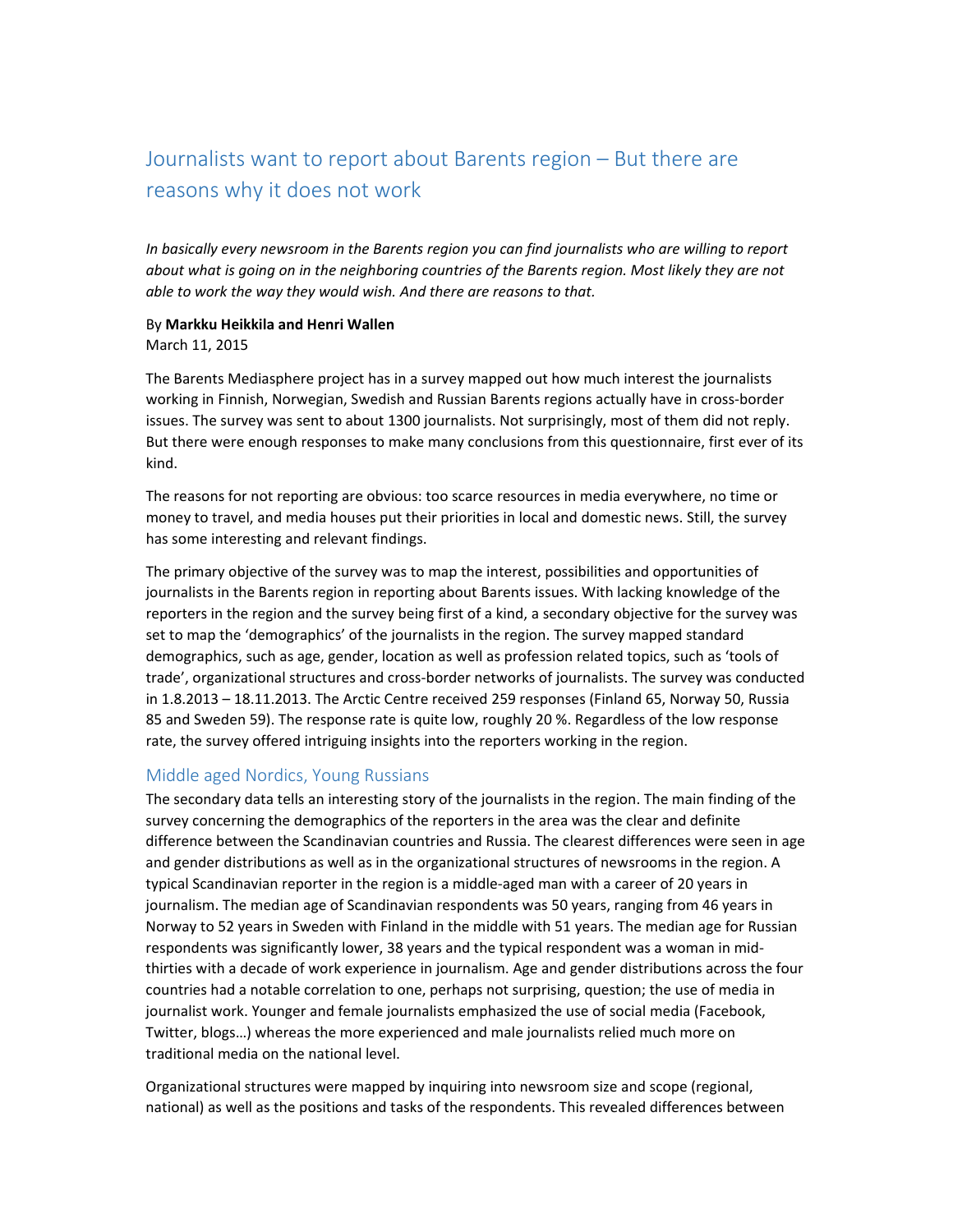the four countries. The majority of Norwegian and Swedish respondents were part of small to medium newsrooms and were working as reporters. The Finnish respondents were working either in small newsrooms or very large newsrooms with staffs of over 50 persons. Only a small fraction of Finnish reporters were working in middle‐sized newsrooms. Also, Finland had the highest relative number of respondents working in very large newsrooms compared to the other three countries. Similar to Sweden and Norway, the majority of Finnish respondents were working as reporters. The distribution of Russian respondents differed significantly from the Nordic countries as over 70 % of the respondents were working in small newsrooms. Only a handful of the Russian respondents were part of medium‐sized or large newsrooms. These differences in newsroom sizes were also reflected in the current task of respondents as one third of Russian respondents were working as editors, whereas less than 10 % of the Nordic respondents were working as editors. This is probably related to the larger number of smaller newsrooms as well different labor structures in Russia, where editors are also members of journalist associations.

#### They want to cover Barents But they cannot

The respondents across the four countries had one important view in common: they were all interested in writing about Barents issues. Despite the interest, writing about Barents related issues was rare among the respondents. The majority of respondents were writing about Barents issues roughly once a year or not at all. The respondents were asked their thoughts on the current media coverage on Barents issues. Again, the majority of respondents felt that the media coverage was inadequate. In summary, the majority of respondents in each of the four countries were interested in writing about Barents related issues and felt that the media coverage on these issues is inadequate. Despite the interest, the actual writing on these issues is extremely limited.

The respondents were asked what they considered to be the main obstacles in Barents reporting. The breakdown of these obstacles can be seen in Chart 1. The Nordic view on the main obstacles was rather uniform. Resources and domestic priority of reporting were considered to be the main obstacles. Russian respondents considered resources a lesser obstacle than their Nordic counterparts. The priority of domestic reporting was also a major factor for Russian respondents. Distances and lack of contacts were considered as major issues throughout the respondents. The issue of resources is perhaps not so surprising, but very interesting when related to the newsroom sizes and tasks. The Nordic respondents, while being members of medium or large newsrooms, considered the resources as the most significant obstacle. Meanwhile, Russian respondents working in small newsrooms did not view resources as a major obstacle.



Chart 1: Main obstacles in Barents reporting, according to respondents.